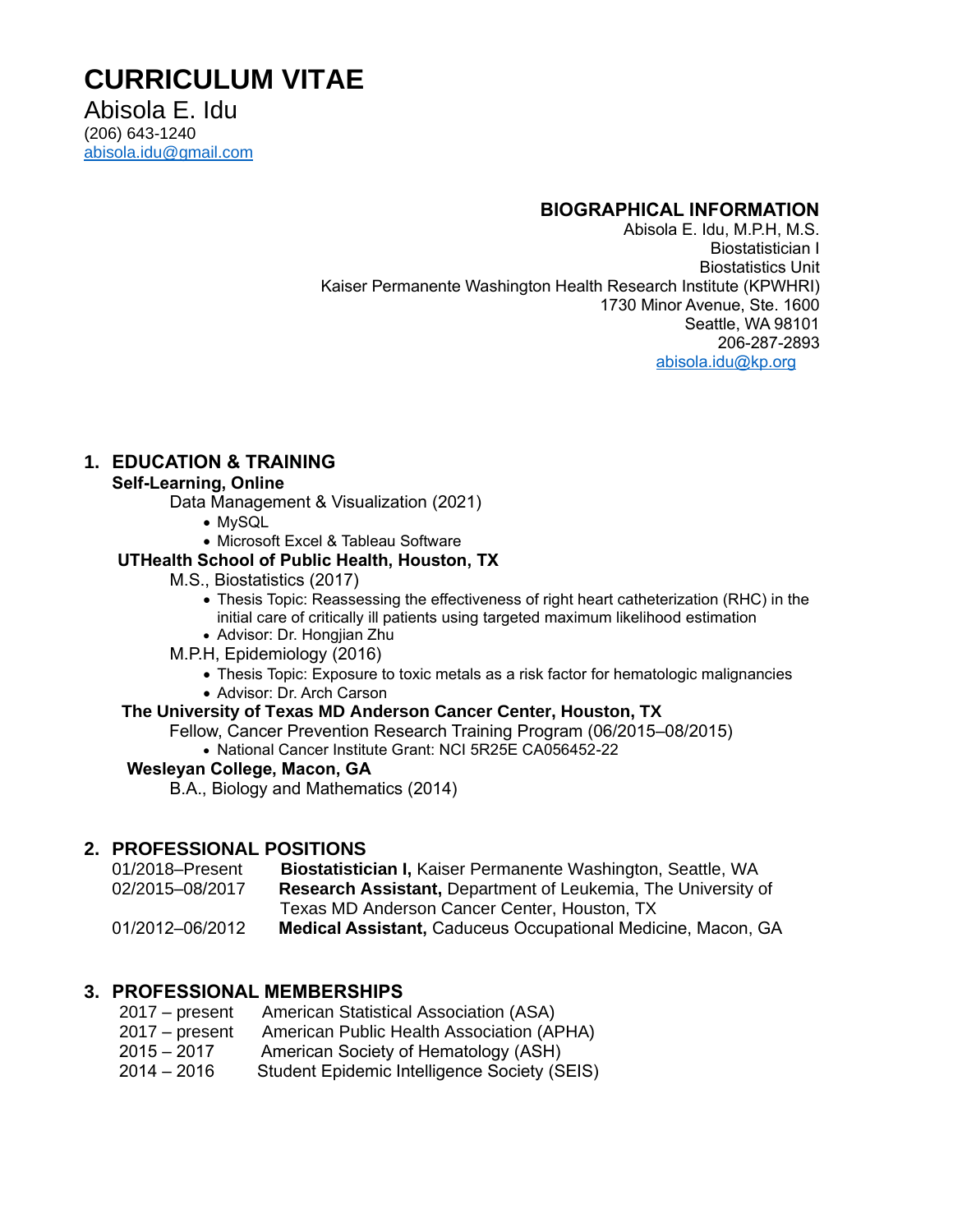## **4. ORGANIZATIONAL SERVICE**

| Guest Speaker, Washington Alliance for Better Schools (WABS), 21st    |
|-----------------------------------------------------------------------|
| <b>Century Skills in Healthcare</b>                                   |
| Faculty Coordinator, KPWHRI Kaiser Permanente African American        |
| Professional Association (I-KPAAPA)                                   |
| Community Service Lead, KPWHRI Kaiser Permanente African American     |
| Professional Association (I-KPAAPA)                                   |
| Member, Equity Team Committee                                         |
| Member, KPWHRI High School Day Planning Committee                     |
| <b>Facilitator, Biostatistics Peer Mentoring Group Meetings</b>       |
| Presenter, KPWHRI's UW Health Services PhD Student Visit Day          |
| Member, KPWHRI's Faculty Retreat Program Fun Committee                |
| Guest Speaker, University of Washington Biostatistics Student Seminar |
|                                                                       |

# **5. PROFESSIONAL BIBLIOGRAPHY**

PUBLICATIONS

- 1. Yu, L., Tu, M., Cortes, J., Xu-Monette, Z. Y., Miranda, R. N., Zhang, J., Orlowski, R. Z., Neelapu, S., Boddu, P. C., **Akosile, M.**, Uldrick, T. S., Yarchoan, R., Medeiros, L. J., Li, Y., Fajgenbaum, D. C., Young, K. H. (2017, January). Clinical and pathological characteristics of HIV- and HHV-8-negative castleman disease. Blood. 129(12), 1658- 1668.
- 2. Boddu, P., Garcia-Manero, G., Ravandi, F., Borthakur, G., Jabbour, E., DiNardo, C., Jain, N., Daver, N., Pemmaraju, N., Anderlini, P., Parmar, S., Devendra, KC., **Akosile, M.**, Pierce, S., Champlin, R., Cortes, J., Kantarjian, H., Kadia T. (2017, August). Clinical outcomes in adult patients with aplastic anemia – a single institution experience. American Journal of Hematology. 92, 1295-1302.
- 3. Boddu, P., Garcia-Manero, G., Ravandi, F., Borthakur, G., Jabbour, E., DiNardo, C., Jain, N., Daver, N., Pemmaraju, N., Anderlini, P., Parmar, S., Devendra, KC., **Akosile, M.**, Pierce, S., Champlin, R., Cortes, J., Kantarjian, H., Kadia T. (2017, August). Clinical outcomes in adult patients with aplastic anemia – a single institution experience. American Journal of Hematology. 92, 1295-1302.
- 4. **Akosile, M.**, Zhu H., Zhang S., Johnson N., Lai D., and Zhu H. Reassessing the effectiveness of right heart catheterization (rhc) in the initial care of critically ill patients using targeted maximum likelihood estimation. (2018, July). International Journal of Clinical Biostatistics and Biometrics. 4(1), 1-4.
- 5. Boddu P, Gurguis C., Cortes J., **Akosile M.**, Ravandi F., Sanford D., Brandt M., Rita Maduike, Kadia T., Kantarjian H., Borthakur G. (2018, December). Response kinetics and factors predicting survival among patients with core binding factor (CBF) acute myeloid leukemia (AML). Leukemia. 32(12), 2698-2701.
- 6. Chen L., Shortreed M., Easterling T., Cheetham C., Reynolds K., Avalos A., Kamineni A., Holt V., Neugebauer R., **Akosile M.**, Nance N., Bider-Canfield Z., Walker L., Badon E., Dublin S. (2020, January). Identifying hypertension in pregnancy using electronic medical records: The importance of blood pressure values. Pregnancy Hypertension. 19, 112-118.
- 7. Tasker E., Roman G., **Akosile M.,** Mayes C., Hughes S., LaRue B. (2020, March). Efficacy of "touch" DNA recovery and room-temperature storage from assault rifle magazines. Legal Medicine. 43(101658).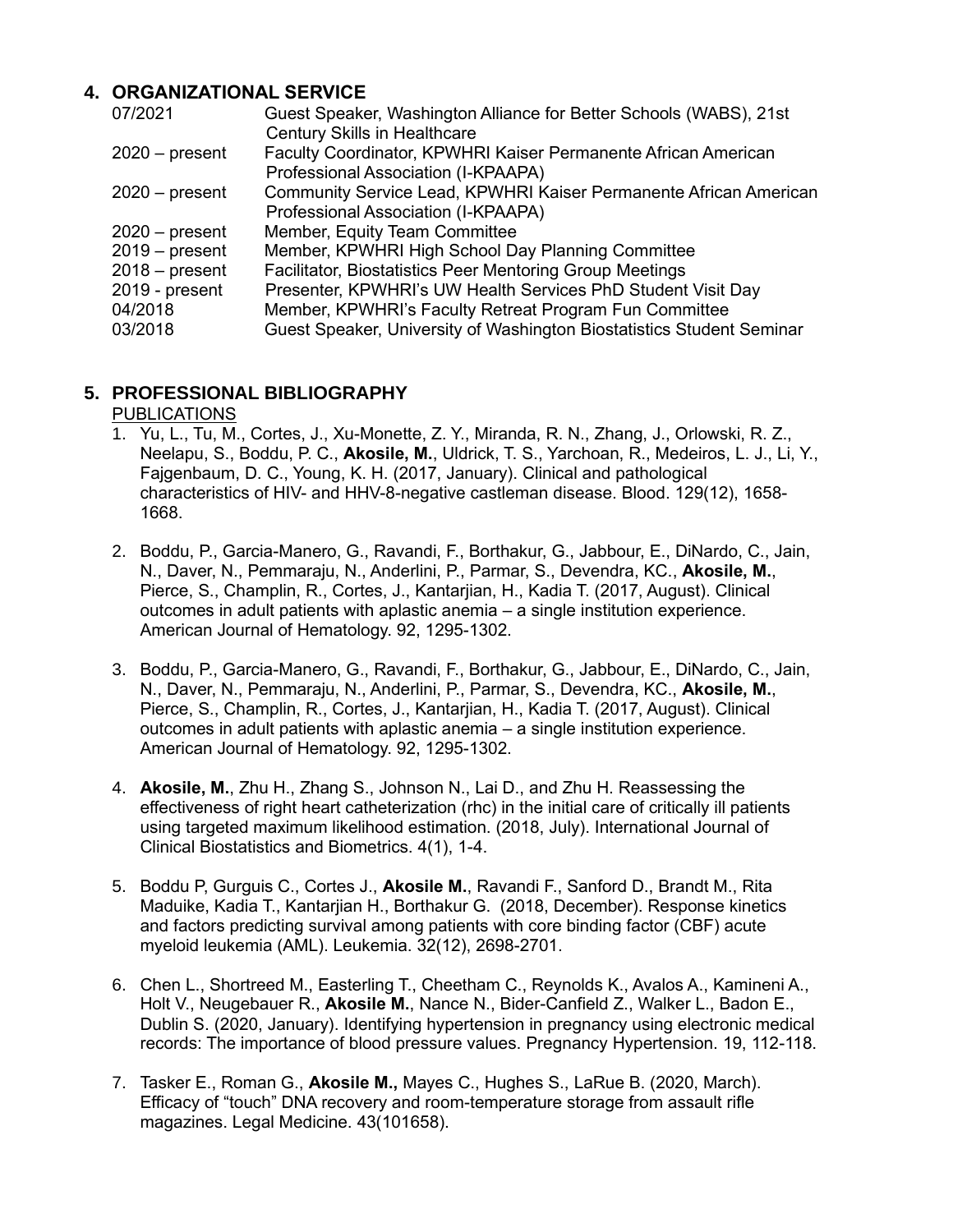- 8. Penfold RB., Thompson EE., Hilt RJ., Kelleher KJ., Schwartz N., Beck A., Yarborough BJH., Coley RY., **Akosile MA.,** Vitiello B., Simon GE (2020, December). Safer use of antipsychotics in youth (SUAY) pragmatic trial Protocol. Contemporary Clinical Trials. 99(106184).
- 9. Tsui, J.I., **Akosile, M.A.,** Lapham, G.T. et al. (2021, February). Prevalence and medication treatment of opioid use disorder among primary care patients with hepatitis c and hiv. Journal of General Internal Medicine. 36, 930–937.
- 10. Bagley SM., Chavez L., Braciszewski J., **Akosile M.,** et al. (2021, July). Receipt of medications for oud among youth engaged in pc: data from six health systems. Addiction Science & Clinical Practice, ASCP Receipt of medications for opioid use disorder among youth engaged in primary care: data from 6 health systems. Addiction Science & Clinical Practice. 46 (16).
- 11. Pocobelli GS., **Akosile MA.,** Hansen RN., Eavey J., Wellman RD., et al. (2021, July). Obstructive sleep apnea and risk of motor vehicle accident. Sleep Medicine. 85, 196-203.
- 12. Shortreed SM., Gray R., **Akosile M.,** Walker RL., Temposky L., Fuller S., Fortmann SP., Albertson-Junkans L., Floyd JS., Bayliss EA., Harrington LB., Lee MH., Dublin S. (2021, January). Increased covid-19 infection risk drives racial and ethnic disparities in severe covid-19 outcomes. Journal of Racial and Ethnic Health Disparities. 1-11.

## **ABSTRACTS**

- 1. **Akosile, M.**, Pierce, S., Brandt, M., Verstovsek, S., Borthakur, G., Kantarjian, H., Ravandi, F., Wierda W., Garcia-Manero, G., Daver, N., Kadia, T., Burger, J. A., Pemmaraju, N., Jabbour, E., Cortes, J. (2015). Survival impact of patients (pts) with chronic myeloid leukemia (CML) due to failure from the use of one or more tyrosine kinase inhibitors (TKI). Blood. 126(23), 1587. Retrieved from http://www.bloodjournal.org/content/126/23/1587
- 2. Khan, M., Kantarjian, H., **Akosile, M.**, Borthakur, G., Jain, N., DiNardo, C., Wierda, W., Ravandi, F., Garcia-Manero, G., Konopleva, M., Kadia, T., Pemmaraju, N., Thompson, P., Daver, N., Jabbour, E., Cortes, J. (2017, August). Response and outcomes of third-line tyrosine kinase inhibitor therapy in patients with chronic phase chronic myeloid leukemia. Blood. 130(1), 2882. Retrieved from https://ashpublications.org/blood/article/130/Supplement%201/2882/80760/Responseand-Outcomes-of-Third-Line-Tyrosine?searchresult=1
- 3. Yilmaz, M.\*, Devendra, K. C.\*, **Akosile, M.**, Khoury, J., Short, N. J., Cortes, J., Garcia-Manero, G., Ravandi, F., Kadial, T., Sasaki, K., Konopleva, M., Wierda, W., Jain, N., Verstovsek, S., Estrov, Z., Pierce, S., Garris, R., O'Brien, S., Jabbour, E., Kantarjian, H. (2017, August). The prognostic significance of translocation (1;19) in adult patients (pts) with B-cell acute lymphoblastic leukemia. Blood. 130(1), 2712. Retrieved from https://ashpublications.org/blood/article/130/Supplement%201/2712/80274/The-Prognostic-Significance-of-Translocation-1-19?searchresult=1
- 4. Abdelall, W.\*, Kantarjian, H, Devendra, K. C.\*, **Akosile, M.**, Borthakur, G., Verstovsek, S., Daver, N., Pemmaraju, N., Naqvi, K., Garcia-Manero, G., Thompson, P., Ferrajoli, A., Ravandi, F., Konopleva, M., DiNardo, C., Jabbour, E., Cortes, J. (2017, August). Outcome after discontinuation of second-generation tyrosine kinase inhibitors (TKIs) used as frontline therapy for patients (pts) with chronic phase (CP) chronic myeloid leukemia. Blood. 130(1), 5248. Retrieved from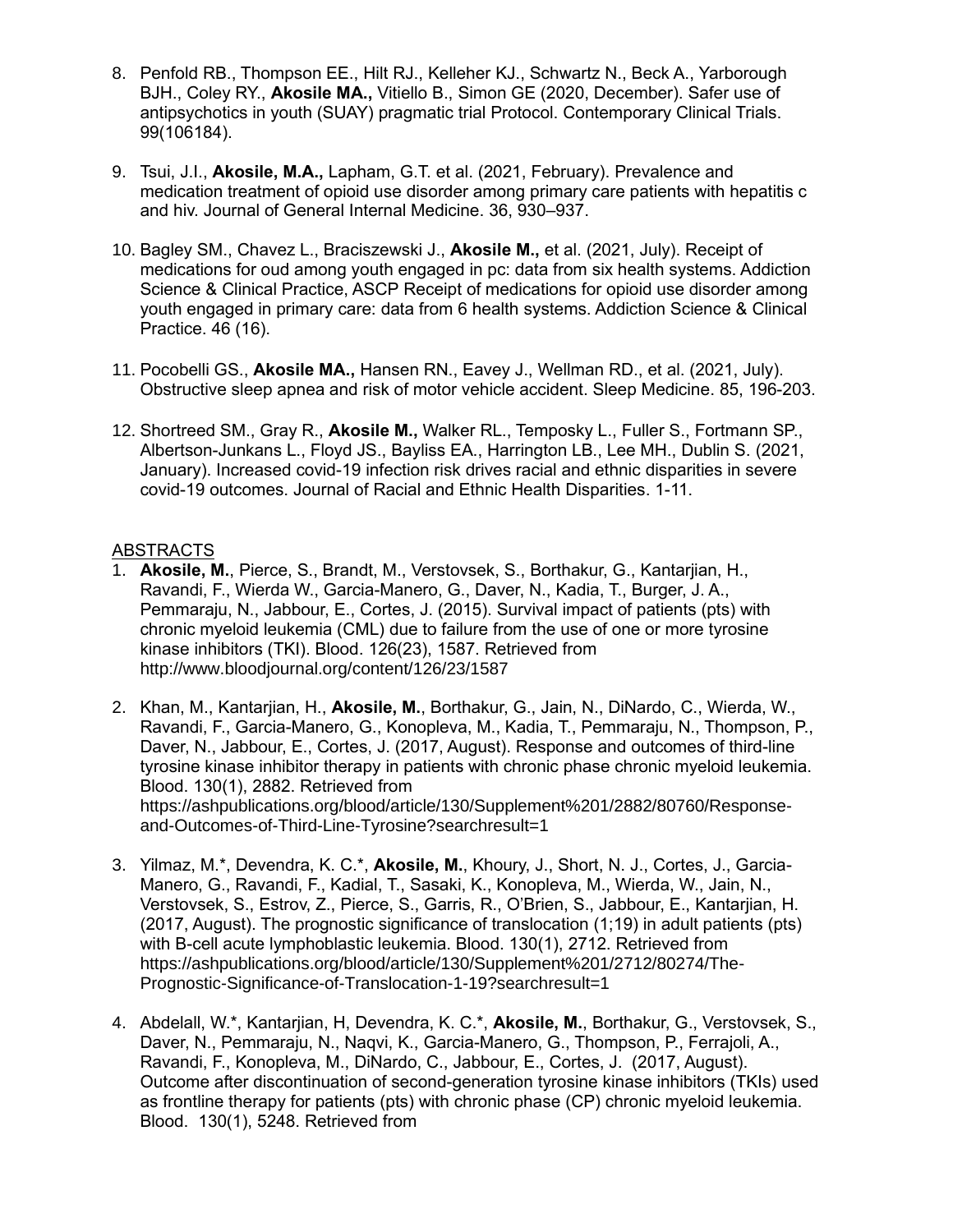https://ashpublications.org/blood/article/130/Supplement%201/5248/81264/Outcomeafter-Discontinuation-of-Second-Generation?searchresult=1

- 5. Chamoun, K., Kantarjian, H., **Akosile, M.**, Assi, R., Ravandi, F., Borthakur, G., Garcia-Manero, G., Kadia, T., Konopleva, M., Estrov, Z., DiNardo, C., Daver, N., Pemmaraju, N., Ferrajoli, A., Burger, J., Wierda, W., Jabbour, E., Cortes, J. (2017, December). Long-term outcome of cml patients treated with second-generation tyrosine kinase inhibitors in the second line: A single center experience. Blood. 130(1), 1594. Retrieved from https://ashpublications.org/blood/article/130/Supplement%201/1594/79828/Long-Term-Outcome-of-CML-Patients-Treated-with?searchresult=1
- 6. Chen L., Easterling T., Cheetham C., Reynolds K., Avalos L., Holt V., Neugebauer R., Shortreed S., **Akosile M.,** Kamineni A., Walker R., Badon S., and Dublin S. (2018, December). Using blood pressure values from electronic medical records to identify hypertension during pregnancy. Hypertension. 72, A119. Retrieved from https://doi.org/10.1161/hyp.72.suppl\_1.119
- 7. Chen L., Shortreed M., Easterling T., Cheetham C., Reynolds K., Avalos A., Kamineni A., Holt V., Neugebauer R., **Akosile M.**, Nance N., Bider-Canfield Z., Albertson-Junkans H., Walker L., Badon E., Dublin S. (2019, April). Algorithms to identify hypertension in pregnancy using electronic medical records: the importance of blood pressure values. International Symposium on Diabetes, Hypertension and Metabolic Syndrome and Pregnancy conference.
- 8. Dublin S., **Akosile M.**, Chen L., Avalos A., Cheetham C., Easterling R., Holt L., Badon E., Neugebauer S., Reynolds K., Walker L., Shortreed M. (2019, August). Does the type of antihypertensive medication used in pregnancy affect risk of pre-eclampsia? International Society for Pharmacoepidemiology.
- 9. Carls G., Hansen RN., Pocobelli G., Eavey J., **Akosile MA.,** Wellman RD., Johnson RL., Bron M., Dublin S. Obstructive Sleep Apnea and Risk of Motor Vehicle Accident. [ATS abstract B69]. Am J Respir Crit Care Med. 2020;201: A4134. Poster presented at: American Thoracic Society annual meeting, August 5-10, 2020, Virtual Meeting. Retrieved from https://doi.org/10.1164/ajrccm-conference.2020.201.1\_MeetingAbstracts.A4134
- 10. Dublin S., **Akosile M.,** Avalos LA., Cheetham CT., Easterling TR., Lu Chen L., Nance N., Bider-Canfield Z., Victoria L Holt VL., Neugebauer RS., Kristi Reynolds K., Badon SE., Shortreed SM. (2020, September). Comparing maternal and neonatal outcomes with use of different antihypertensive medications in pregnancy. International Conference on Pharmacoepidemiology.
- 11. Hansen RN., Pocobelli G., Eavey J., **Akosile M.,** Wellman R., Johnson R., Bron M., Carls G., Dublin S. Obstructive Sleep Apnea and Risk of Motor Vehicle Accidents. [Psych Congress abstract]. Poster presented at: Psych Congress, September 10-13, 2020, Virtual Meeting. Retrieved from https://www.psychcongress.com/posters/obstructivesleep-apnea-and-risk-motor-vehicle-accidents

## PRESENTATIONS

1. **Akosile, M.**, Pierce, S., Brandt, M., Verstovsek, S., Borthakur, G., Kantarjian, H., Ravandi, F., Wierda W., Garcia-Manero, G., Daver, N., Kadia, T., Burger, J. A., Pemmaraju, N., Jabbour, E., Cortes, J. Survival impact of patients (pts) with chronic myeloid leukemia (CML) due to failure from the use of one or more tyrosine kinase inhibitors (TKI). Poster presented at: 2015 American Society of Hematology.